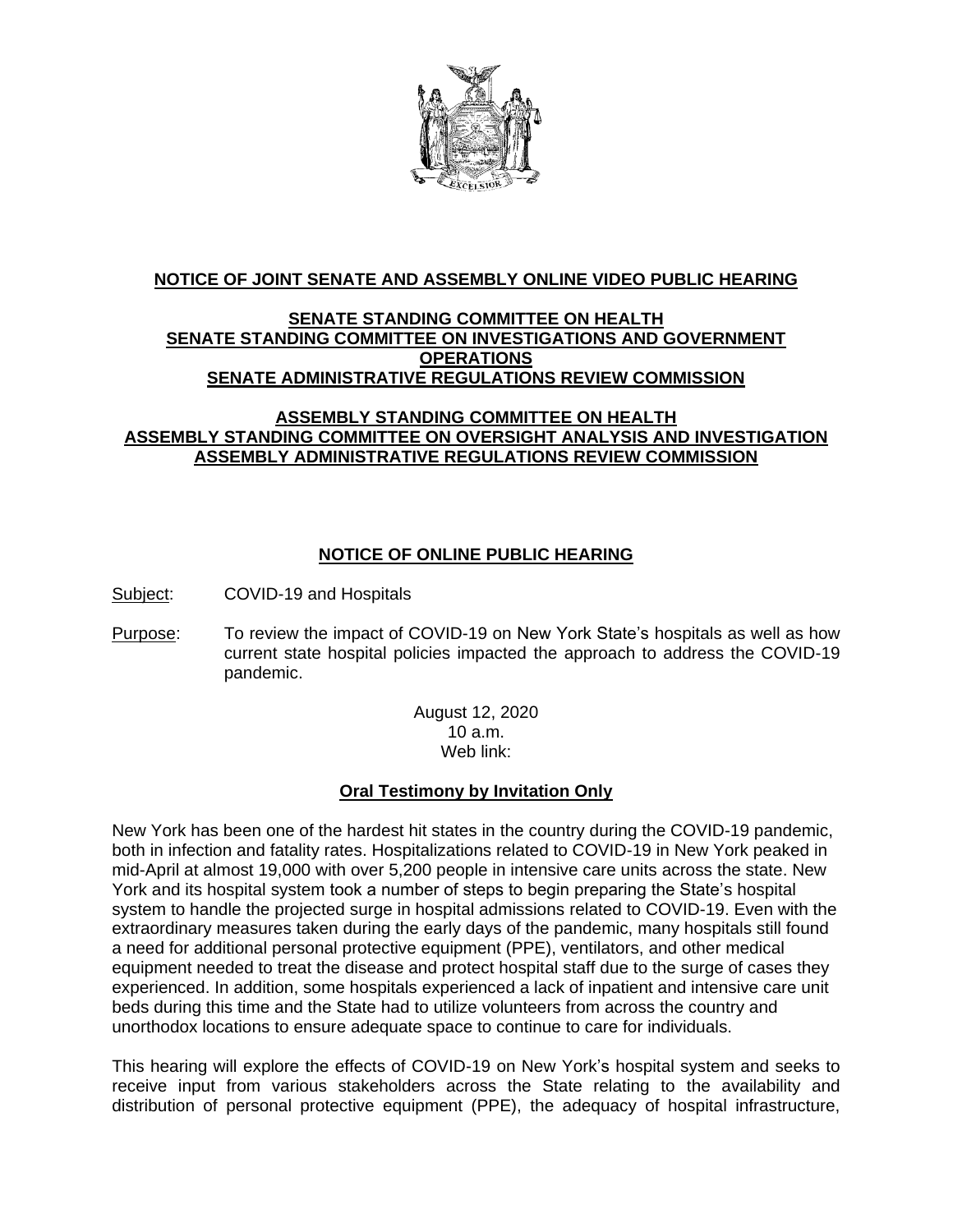financial strains on hospitals during the State of Emergency, the impact of current hospital policies and their approach to address the COVID-19 pandemic, as well as the practices and procedures implemented by hospitals in response to COVID-19, including visitation and isolation policies. The hearing will seek to identify what steps can be taken to help prepare the hospital system as well as protect patients and staff in the case of potential future pandemics.

Persons invited to testify to the Committees at the above hearing should complete and return the enclosed reply form by Sunday August 9. It is important that the reply form be fully completed and returned so that persons may be notified of means by which to testify and/or in the event of emergency postponement or cancellation.

Oral testimony will be limited to 5 minutes' duration**.** In preparing the order of witnesses, the Committees will attempt to accommodate individual requests to speak at particular times in view of special circumstances. These requests should be made on the attached reply form or communicated to Committee staff as early as possible.

Attendees and participants at any legislative public hearing should be aware that these proceedings are video recorded. Their likenesses may be included in any video coverage shown on television or the internet. In order to further publicize these hearings, please inform interested parties and organizations of the Committee's interest in hearing testimony from all sources.

In order to meet the needs of those who may have a disability, the Legislature, in accordance with its policy of non-discrimination on the basis of disability, as well as the 1990 Americans with Disabilities Act (ADA), has made its facilities and services available to all individuals with disabilities. For individuals with disabilities, accommodations will be provided, upon reasonable request, to afford such individuals access and admission to the Legislature's facilities and activities.

> **Gustavo Rivera Chair, Senate Committee on Health**

**James Skoufis Chair, Senate Committee on Investigations & Government Operations**

**Richard N. Gottfried Chair, Assembly Committee on Health**

**John T. McDonald III Chair, Assembly Committee on Oversight, Analysis & Investigation**

**Simcha Felder Chair, Senate Administrative Regulations Review Commission**

**Dan Quart Chair, Assembly Administrative Regulations Review Commission**